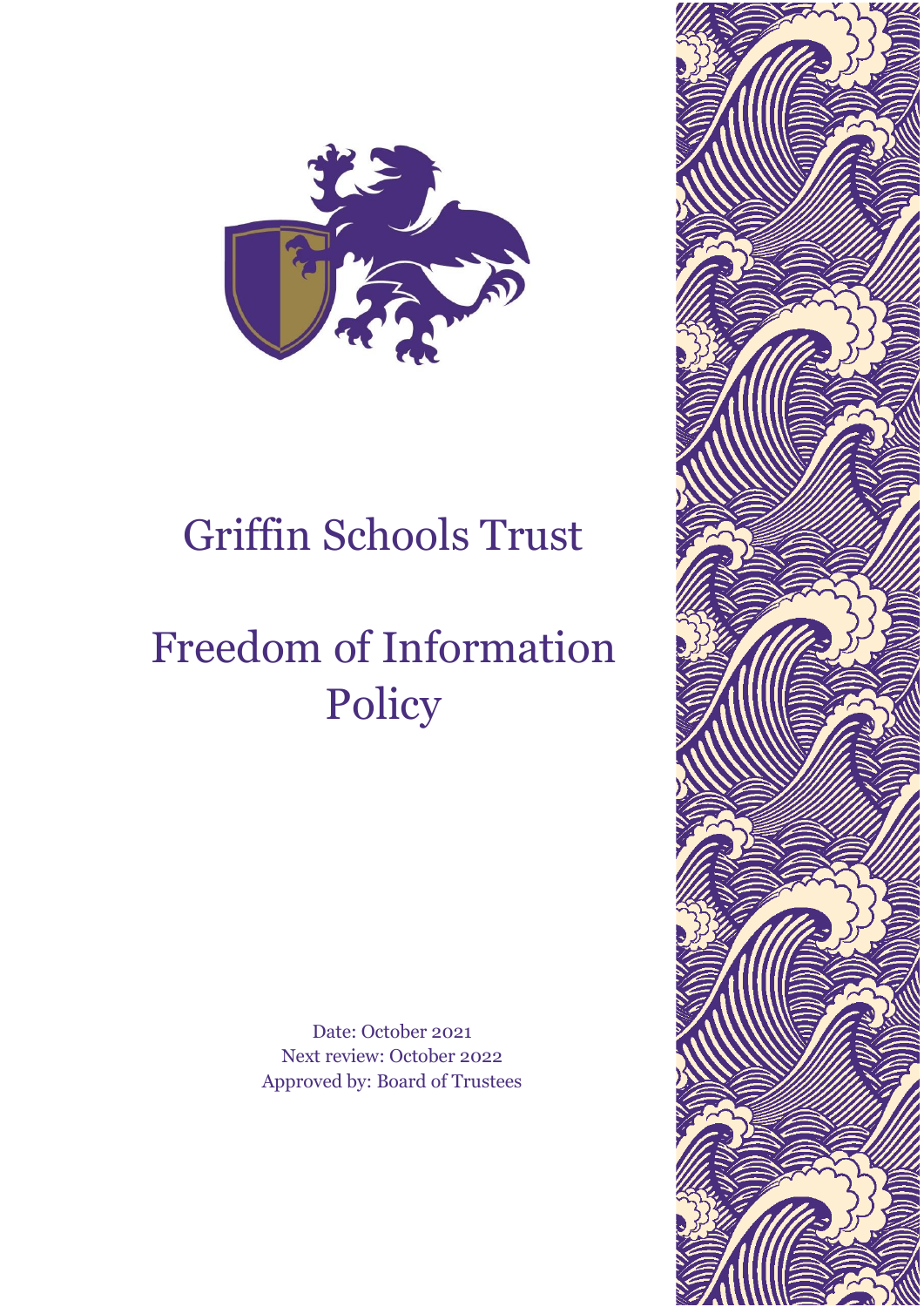# GST Freedom of Information Policy



| Contents        |  | $\frac{5}{T}$ |
|-----------------|--|---------------|
|                 |  |               |
|                 |  |               |
| $\mathcal{R}$ . |  |               |
|                 |  |               |
|                 |  |               |
|                 |  |               |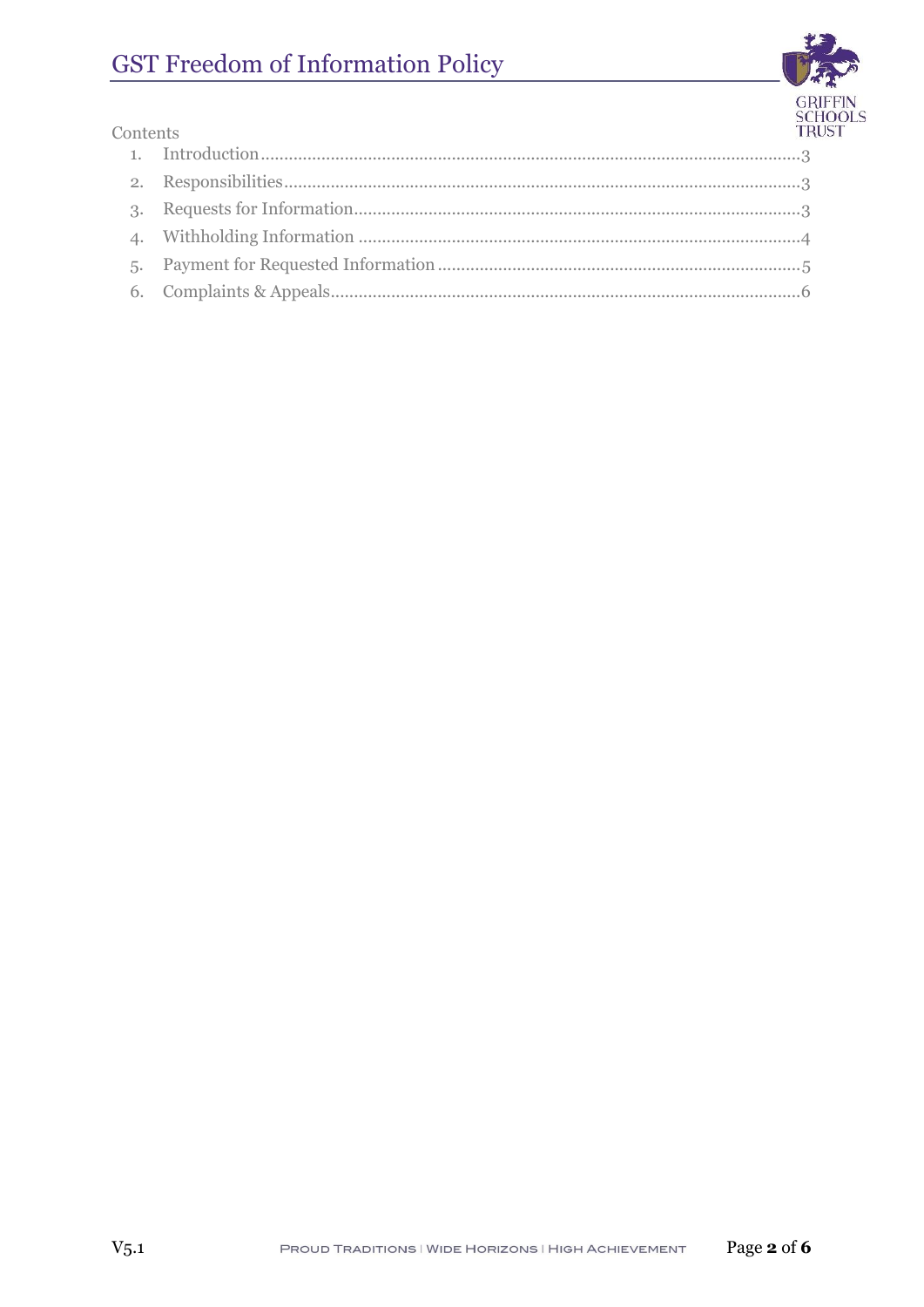

#### <span id="page-2-0"></span>1. Introduction

This policy is intended to clarify the framework to be used by the Griffin Schools Trust (GST), and any school within the Trust, when managing requests for information under the Freedom of Information Act 2000 (FOIA)

To assist GST in meeting the required commitments under the FOIA model publication scheme, the Information Commissioner's Office (ICO) definition document for the governing bodies of maintained schools and other state funded schools in England has been adopted.

It is GST's intention to be as open and transparent as possible. Information included in the publication scheme is held whenever possible on the GST website. Information included in the publication scheme relating to each school within the Trust will be published on their websites whenever possible.

The FOIA does not give people access to their own personal data. If a member of the public wants to see information that a public authority holds about them, s/he should make a subject access request under the Data Protection Act 2018 and General Data Protection Regulations (GDPR).

#### <span id="page-2-1"></span>2. Responsibilities

The day-to-day responsibility for the provision of advice, guidance, publicity and interpretation of this policy is delegated to the Head of School.

All staff must ensure they have read this policy and understood what is expected of them when a request for information is received.

#### <span id="page-2-2"></span>3. Requests for Information

Any person has a legal right to request information held by GST or its schools without stating why s/he want the information. S/he is entitled to be told whether GST or the school holds the information and to receive a copy, subject to certain exemptions. The Act recognises that certain information is sensitive and therefore there are exemptions in place to protect this information.

Requests for information must be made in writing, which can include email, and must include the name and address of the requester, and clearly state what specific information is being requested.

Requests made under the FOIA can be sent to any member of staff within GST headquarters or the school, however every response to a non-routine request for information will be approved by either the Executive Team or Head of School before being dispatched. The Head may wish to seek advice from GST Head Office before approving responses.

Where GST receives a request for information relating to an individual school or an individual within that school (past or present), this will be referred back to the school to investigate. The only exception to this is where the information relates to the Head or Governing Body.

Access to information can be in the form of extracts, summaries or access to an original document.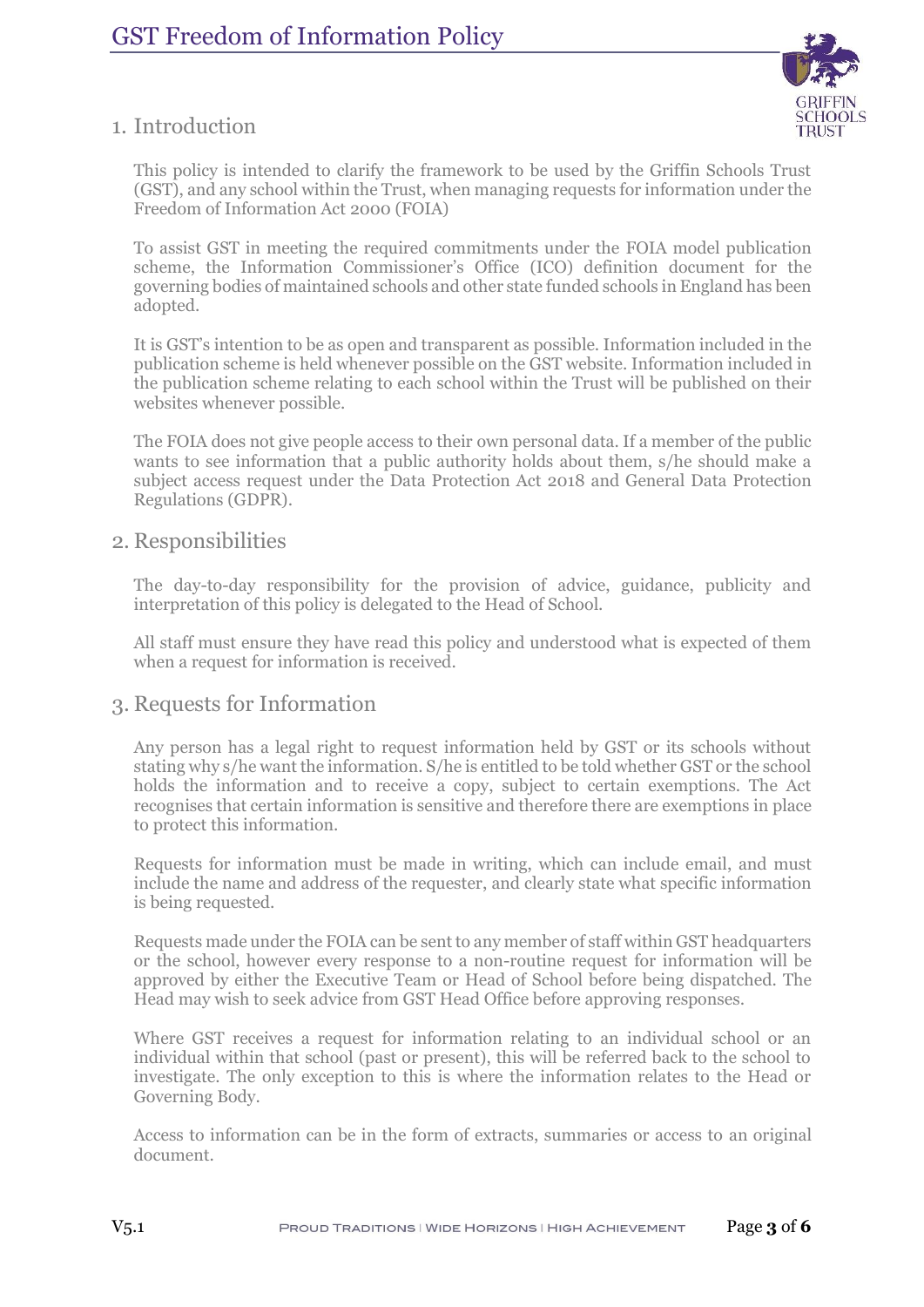

All requests for information under the FOIA should be recorded, including the outcome, any exemptions used and fees incurred, who dealt with the request, dates the request was received, information granted, reasons why any information was withheld and any other significant pieces of information.

Wilfully concealing, damaging or destroying information in order to avoid answering a request is an offence and any individual found doing this could be subject to criminal proceedings.

Requests for information should be dealt with promptly and no later than 20 school days or 60 working days (whichever is shorter) after the date of receiving the request, excluding school and bank holidays. If more time will be needed to deal with the request, this should be communicated to the person making the request.

When dealing with a request for information, the following should be considered:

- Is this a valid FOIA request for information?
- Does the school or Trust hold the information?
- Has the information requested already been made public?
- Is the request vexatious, manifestly unreasonable or repeated?
- Can the school transfer a request to another body?
- Could a third party's interest be affected by disclosure and does the information include third party information?
- Does an exemption apply?
- Does the documentation require redaction for confidentiality?
- Is a charge applicable?
- Does the estimated cost of complying exceed £450 limit?
- Can this be completed within the time limit?

Where information has previously been withheld or granted, it must not be assumed that any subsequent requests for the same information will have the same outcome. Sensitivity of information decreases with age and the impact of any disclosure will be different depending on when the request is received. Therefore, for each request, it will be necessary to consider the harm that could result at the time of the request and, while taking into account any previous exemption applications.

### <span id="page-3-0"></span>4. Withholding Information

Information cannot be withheld for a valid request unless one of the following applies:

- an exemption
- the information sought is not held
- the request is considered vexatious
- the request repeats a previous request for the same person
- the estimated cost of compliance exceeds the limit of  $£450$ .

Exemptions exist to protect information that should not be disclosed. Certain information is subject to either absolute or qualified exemptions. When a qualified exemption applies, the public interest test will be used to determine if public interest in applying the exemption outweighs the public interest in disclosing the information. Details of the public interest test can be found via the following link:

#### [https://ico.org.uk/media/for-organisations/documents/1183/the\\_public\\_interest\\_test.pdf](https://ico.org.uk/media/for-organisations/documents/1183/the_public_interest_test.pdf)

Information can be automatically withheld if an exemption applies and only if the exemption is 'absolute'. Even where an absolute exemption applies, it does not mean the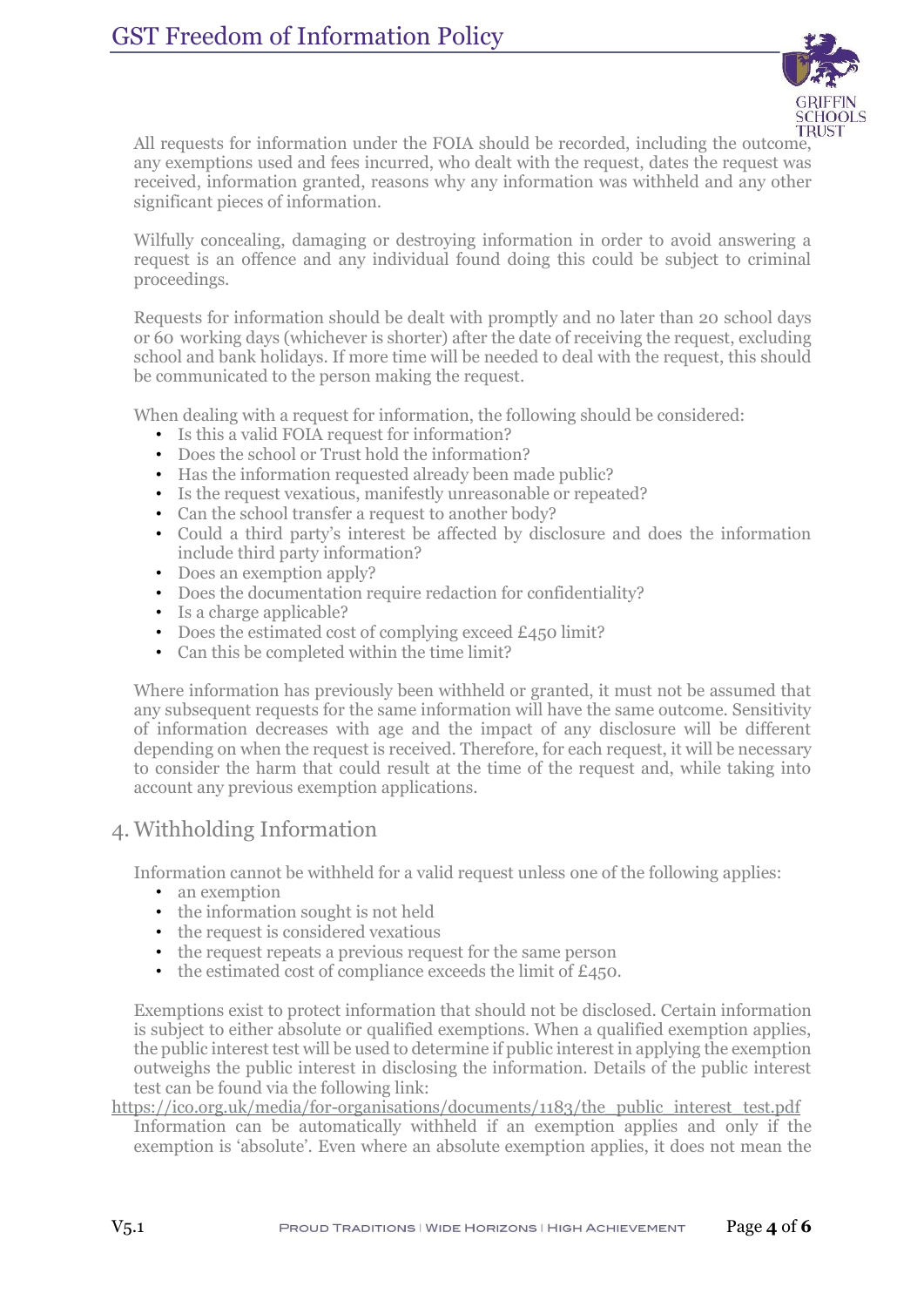## GST Freedom of Information Policy



information cannot be disclosed under any circumstances. It is important that a decision  $\frac{SCHOOLS}{RUST}$ has been made taking into account all the facts of the case. Absolute exemptions are:

- Information accessible to the enquirer by other means
- Information dealing with security matters
- Court records
- Information subject to parliamentary privilege
- Communications with the monarch, heir to throne and second in line of succession
- Personal Data to be handled under the Data Protection Act 2018 & GDPR
- Information provided in confidence
- Where disclosure is prohibited by other legislation.

With qualified exemptions, even if it is decided that an exemption applies, there is a duty to consider the public interest in confirming or denying that the information exists and in disclosing the information. Qualified exemptions are listed here, although not all are anticipated to relate to FOI requests made to GST:

- Information intended for future publication
- Safeguarding national security
- Prejudice to defence
- Prejudice to international relations or relations within UK
- Prejudice to national economic and financial interests
- Information relating to investigations and proceedings conducted by public authorities
- Prejudice to law enforcement
- Prejudice to audit functions
- Formulation of government policy
- Prejudice to the conduct of public affairs
- Communications with certain members of the royal family
- Endangering health and safety
- Information within scope of the Environmental Information Regulations 2004
- Legal professional privilege
- Prejudice to commercial interests.

In some rare cases even confirming that information is or is not held may be sensitive. In these cases, you may be able to give a 'neither confirm nor deny' (NCND) response. For more detailed guidance refer to:

[https://ico.org.uk/media/fororganisations/documents/1166/when\\_to\\_refuse\\_to\\_confir](https://ico.org.uk/media/fororganisations/documents/1166/when_to_refuse_to_confirm_or_deny_section_1_foia.pdf) [m\\_or\\_deny\\_section\\_1\\_foia.pdf](https://ico.org.uk/media/fororganisations/documents/1166/when_to_refuse_to_confirm_or_deny_section_1_foia.pdf)

When considering if an exemption to disclose the information should apply, bear in mind that the presence of confidential markings such as Restricted, Confidential and Private does not constitute an exemption and is not in itself sufficient grounds to withhold the information.

### <span id="page-4-0"></span>5. Payment for Requested Information

GST has the right to charge a fee for supplying any requested information. This fee will be calculated based on the guidelines provided within the FOIA.

When a decision has been made to charge for the requested information, written confirmation of the fees will be sent to the person making the request within 20 working days of receipt of their request. The time limit for complying with the request excludes the time spent waiting for the fee to be paid effectively "stopping the clock" on the period for